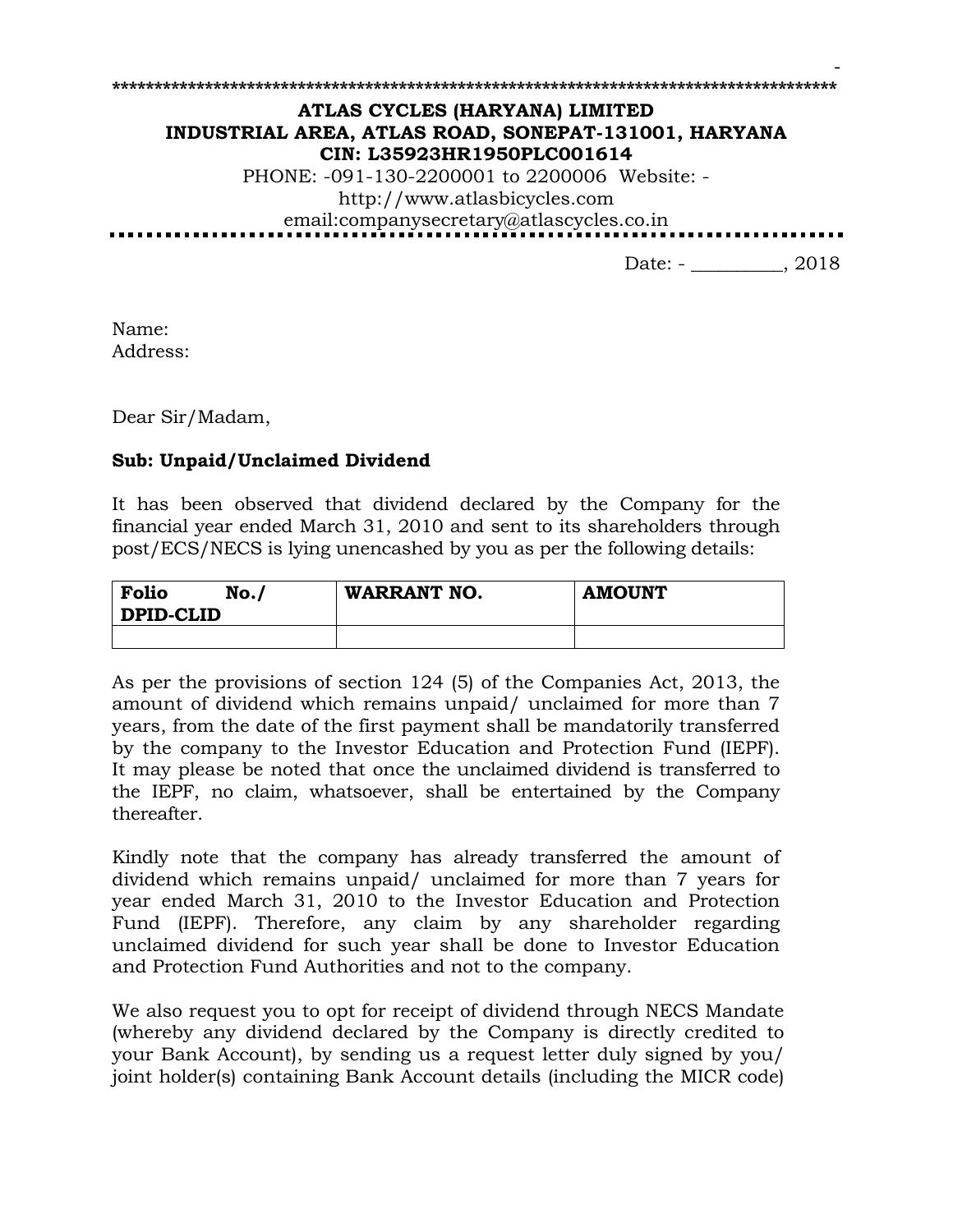along with the copy of a cancelled cheque, unless you have already done the same.

-

*Further, kindly note that the shares on which dividend has not been encashed/claimed for a continuous period of last seven years i.e. from F.Y. 2009-10 shall be mandatorily transferred by the Company to Investor Education and Protection Fund as per the provisions of Section 124(6) of Companies Act, 2013 and Investor Education and Protection Fund Authority (Accounting, Audit, Transfer and Refund) Rules, 2016. Therefore, you are requested to claim your unpaid/unencashed dividend, if any, on or before August 16, 2018 after which shares shall be mandatorily transferred to Investor Education and Protection Fund.*

## *The details of the shareholders whose dividend has been lying unclaimed/unencashed for the last seven years have been displayed on the website of the Company (www.atlasbicycles.com)*

You are also advised to forward the relevant dividend warrants(s) for and from financial year 2010-11 and onwards, if available. However, if you are not in possession of the same or have misplaced or lost the same, please arrange to send the letter of undertaking, as per enclosed format, duly filled in and signed by you / joint holder(s), if any, at the earliest

An early response in this regard is highly solicited.

Kindly ignore this communication if you have already sent a request for unclaimed/unpaid dividend warrant(s) and processing of the same is pending with the Company.

Thanking you,

Yours faithfully,

For Atlas Cycles (Haryana) Limited

 $Sd$  /-(LalitLohia) CompanySecretary